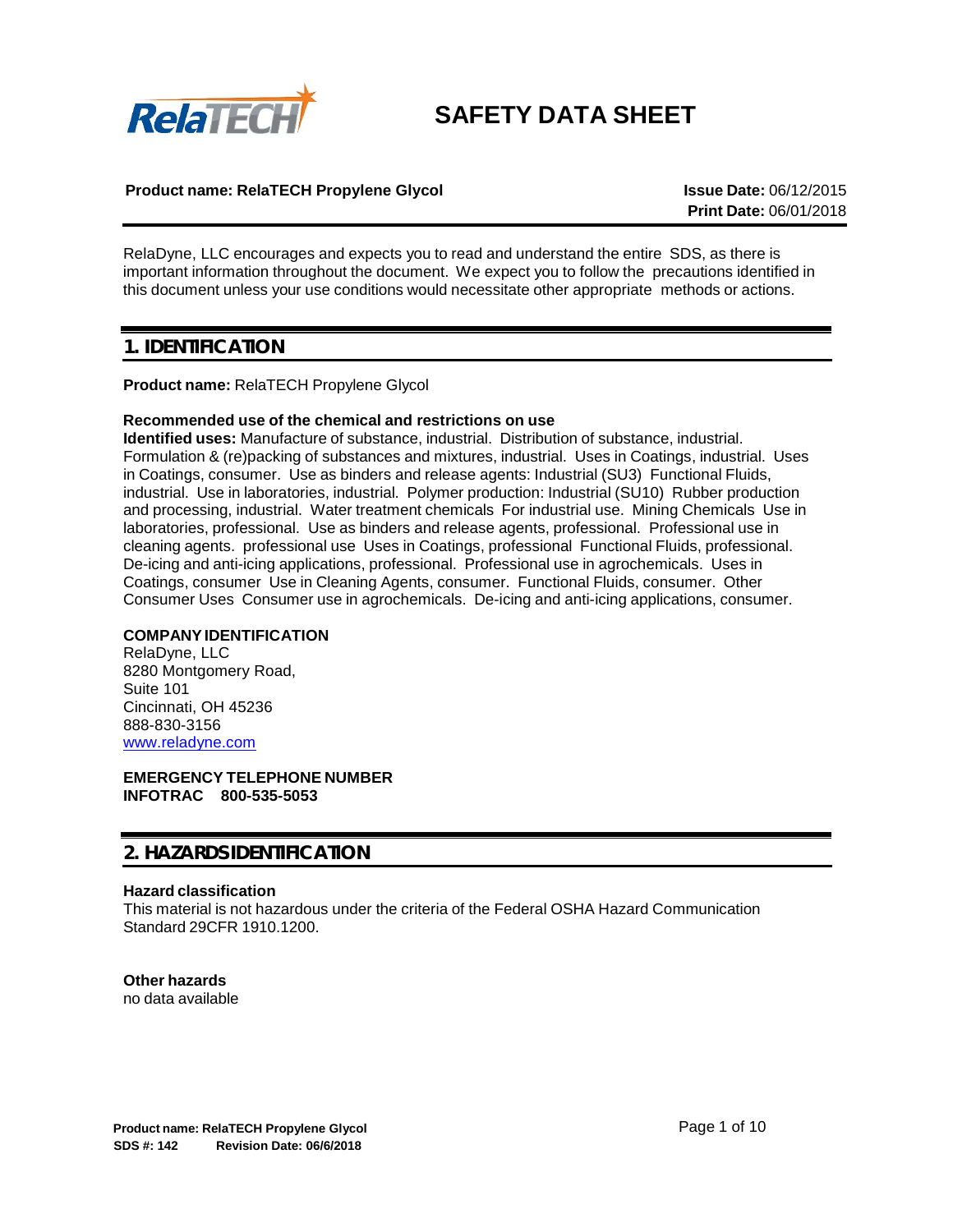## **3. COMPOSITION/INFORMATION ON INGREDIENTS**

**Synonyms:** Methyl Ethylene Glycol This product is a substance.

| THIS PROGRETS & SUDSTAINCE.<br>Component | <b>CASRN</b> | <b>Concentration</b> |
|------------------------------------------|--------------|----------------------|
| Propylene glycol                         | 57-55-6      | >99.5%               |

## **4. FIRST AID MEASURES**

#### **Description of first aid measures**

**General advice:** If potential for exposure exists refer to Section 8 for specific personal protective equipment.

**Inhalation:** Move person to fresh air; if effects occur, consult a physician.

**Skin contact:** Wash off with plenty of water.

**Eye contact:** Flush eyes thoroughly with water for several minutes. Remove contact lenses after the initial 1-2 minutes and continue flushing for several additional minutes. If effects occur, consult a physician, preferably an ophthalmologist.

**Ingestion:** No emergency medical treatment necessary.

**Most important symptoms and effects, both acute and delayed:** Aside from the information found under Description of first aid measures (above) and Indication of immediate medical attention and special treatment needed (below), any additional important symptoms and effects are described in Section 11: Toxicology Information.

## **Indication of any immediate medical attention and special treatment needed**

**Notes to physician:** No specific antidote. Treatment of exposure should be directed at the control of symptoms and the clinical condition of the patient.

## **5. FIREFIGHTING MEASURES**

**Suitable extinguishing media:** Water fog or fine spray. Dry chemical fire extinguishers. Carbon dioxide fire extinguishers. Foam. Alcohol resistant foams (ATC type) are preferred. General purpose synthetic foams (including AFFF) or protein foams may function, but will be less effective.

**Unsuitable extinguishing media:** Do not use direct water stream. May spread fire.

## **Special hazards arising from the substance or mixture**

**Hazardous combustion products:** During a fire, smoke may contain the original material in addition to combustion products of varying composition which may be toxic and/or irritating. Combustion products may include and are not limited to: Carbon monoxide. Carbon dioxide.

**Unusual Fire and Explosion Hazards:** Container may rupture from gas generation in a fire situation. Violent steam generation or eruption may occur upon application of direct water stream to hot liquids.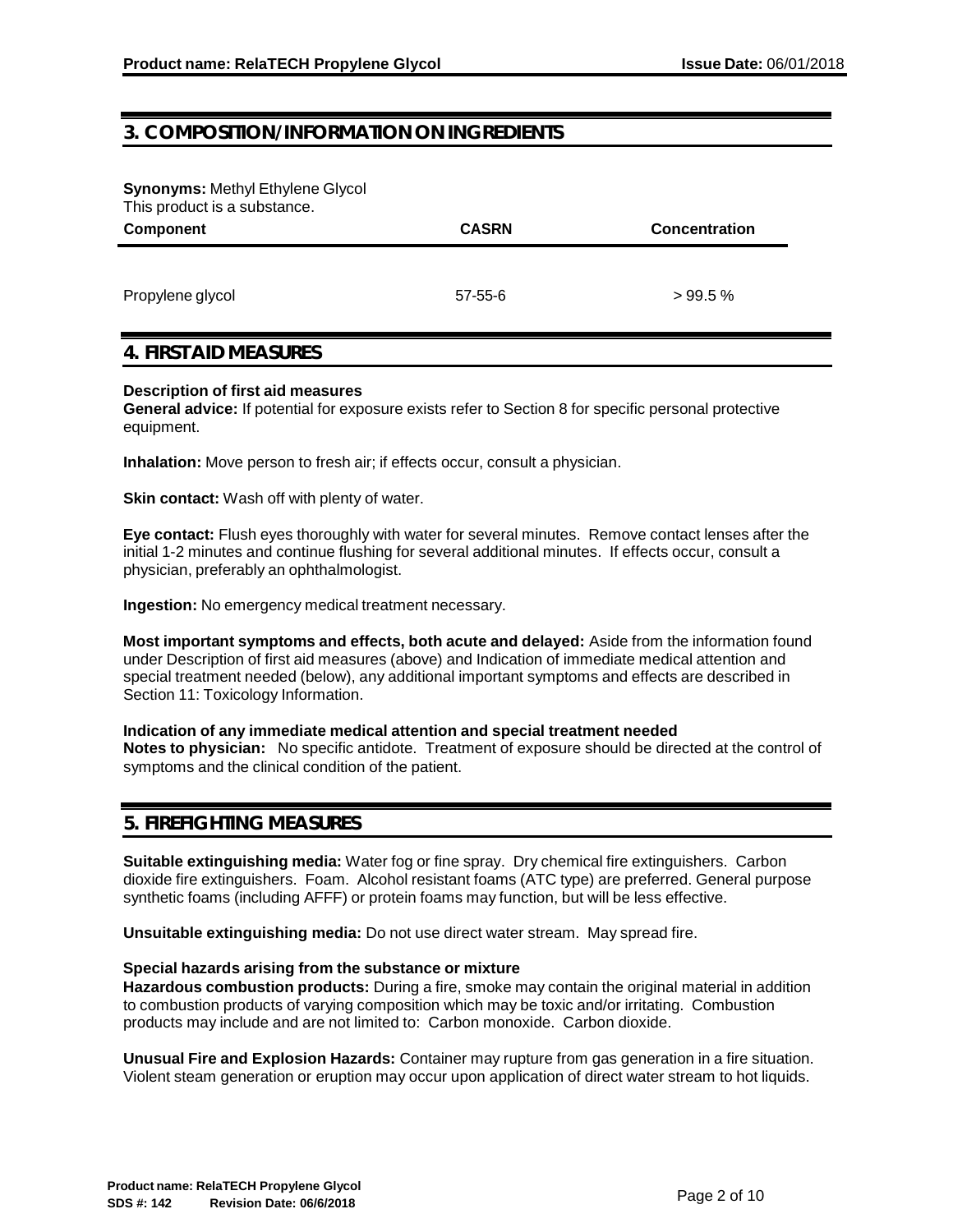## **Advice for firefighters**

**Fire Fighting Procedures:** Keep people away. Isolate fire and deny unnecessary entry. Use water spray to cool fire exposed containers and fire affected zone until fire is out and danger of reignition has passed. Fight fire from protected location or safe distance. Consider the use of unmanned hose holders or monitor nozzles. Immediately withdraw all personnel from the area in case of rising sound from venting safety device or discoloration of the container. Burning liquids may be extinguished by dilution with water. Do not use direct water stream. May spread fire. Move container from fire area if this is possible without hazard. Burning liquids may be moved by flushing with water to protect personnel and minimize property damage.

**Special protective equipment for firefighters:** Wear positive-pressure self-contained breathing apparatus (SCBA) and protective fire fighting clothing (includes fire fighting helmet, coat, trousers, boots, and gloves). If protective equipment is not available or not used, fight fire from a protected location or safe distance.

## **6. ACCIDENTAL RELEASE MEASURES**

**Personal precautions, protective equipment and emergency procedures:** Keep personnel out of low areas. Use appropriate safety equipment. For additional information, refer to Section 8, Exposure Controls and Personal Protection.

**Environmental precautions:** Prevent from entering into soil, ditches, sewers, waterways and/or groundwater. See Section 12, Ecological Information.

**Methods and materials for containment and cleaning up:** Contain spilled material if possible. Small spills: Any absorbent material. Collect in suitable and properly labeled open containers. Wash the spill site with large quantities of water. Large spills: Dike area to contain spill. Pump into suitable and properly labeled containers. See Section 13, Disposal Considerations, for additional information.

## **7. HANDLING AND STORAGE**

**Precautions for safe handling:** Spills of these organic materials on hot fibrous insulations may lead to lowering of the autoignition temperatures possibly resulting in spontaneous combustion. See Section 8, EXPOSURE CONTROLS AND PERSONAL PROTECTION.

**Conditions for safe storage:** Store away from direct sunlight or ultraviolet light. Keep container tightly closed when not in use. Protect from atmospheric moisture. Store in the following material(s): Stainless steel. Aluminum. Container lined with phenolic or epoxy-phenolic FDA food contact approved coating. 316 stainless steel. Opaque HDPE plastic container.

#### **Storage stability Shelf life: Use within** 12 Month

## **8. EXPOSURE CONTROLS/PERSONAL PROTECTION**

## **Control parameters**

Exposure limits are listed below, if they exist.

| <b>Component</b> | Reaulation | Type of listing | <b>Value/Notation</b> |
|------------------|------------|-----------------|-----------------------|
| Propylene glycol | `WEEL      | TWA             | 10 mg/m3              |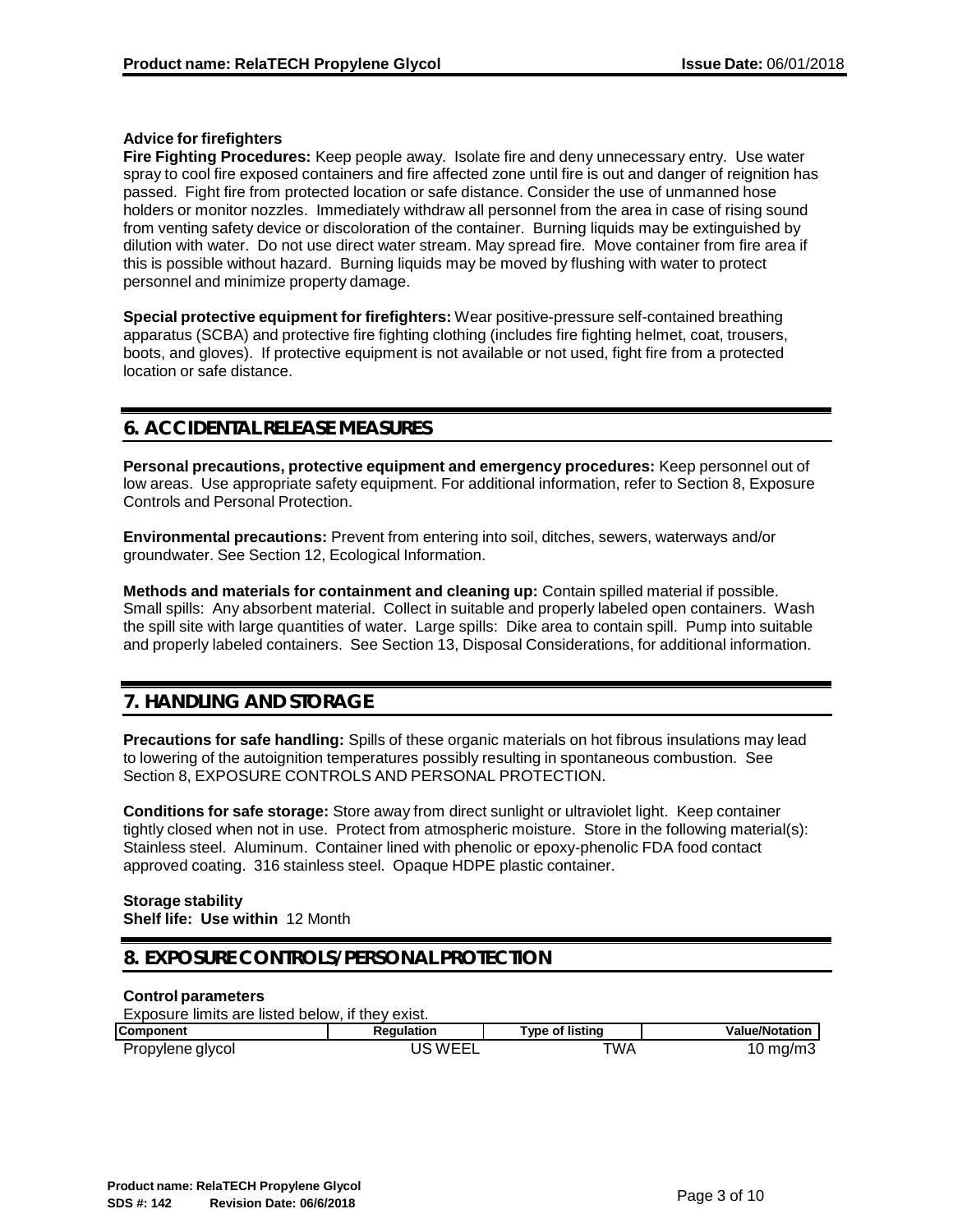## **Exposure controls**

**Engineering controls:** Use local exhaust ventilation, or other engineering controls to maintain airborne levels below exposure limit requirements or guidelines. If there are no applicable exposure limit requirements or guidelines, general ventilation should be sufficient for most operations. Local exhaust ventilation may be necessary for some operations.

## **Individual protection measures**

**Eye/face protection:** Use safety glasses (with side shields). If there is a potential for exposure to particles which could cause eye discomfort, wear chemical goggles. **Skin protection**

**Hand protection:** Chemical protective gloves should not be needed when handling this material. Consistent with general hygienic practice for any material, skin contact should be minimized.

**Other protection:** No precautions other than clean body-covering clothing should be needed.

**Respiratory protection:** Respiratory protection should be worn when there is a potential to exceed the exposure limit requirements or guidelines. If there are no applicable exposure limit requirements or guidelines, wear respiratory protection when adverse effects, such as respiratory irritation or discomfort have been experienced, or where indicated by your risk assessment process. In misty atmospheres, use an approved particulate respirator. The following should be effective types of air-purifying respirators: Organic vapor cartridge with a particulate pre-filter.

## **9. PHYSICAL AND CHEMICAL PROPERTIES**

| Appearance                                      |                                                                            |
|-------------------------------------------------|----------------------------------------------------------------------------|
| <b>Physical state</b>                           | Liquid.                                                                    |
| Color                                           | Colorless                                                                  |
| Odor                                            | Odorless                                                                   |
| <b>Odor Threshold</b>                           | No test data available                                                     |
| рH                                              | Not applicable                                                             |
| Melting point/range                             | < -20 °C $($ < -4 °F) EU Method A.1 (Melting / Freezing<br>Temperature)    |
| <b>Freezing point</b>                           | < -20 °C $($ < -4 °F) EC Method A1                                         |
| Boiling point (760 mmHg)                        | 184 °C (363 °F) at 752.46 mmHg Literature                                  |
| <b>Flash point</b>                              | closed cup 104 °C $(219 \text{ °F})$ at 1,000.1 hPa EC Method A9<br>(PMCC) |
| <b>Evaporation Rate (Butyl Acetate</b><br>$= 1$ | 0.01 Estimated.                                                            |
| Flammability (solid, gas)                       | Not applicable to liquids                                                  |
| <b>Lower explosion limit</b>                    | 2.6 % vol Estimated.                                                       |
| <b>Upper explosion limit</b>                    | 12.5 % vol Estimated.                                                      |
| <b>Vapor Pressure</b>                           | 20 Pa at 25 °C (77 °F) EC Method A4                                        |
| <b>Relative Vapor Density (air = 1)</b>         | 2.62 Literature                                                            |
| <b>Relative Density (water = 1)</b>             | 1.03 at 20 °C (68 °F) / 20 °C EU Method A.3 (Relative<br>Density)          |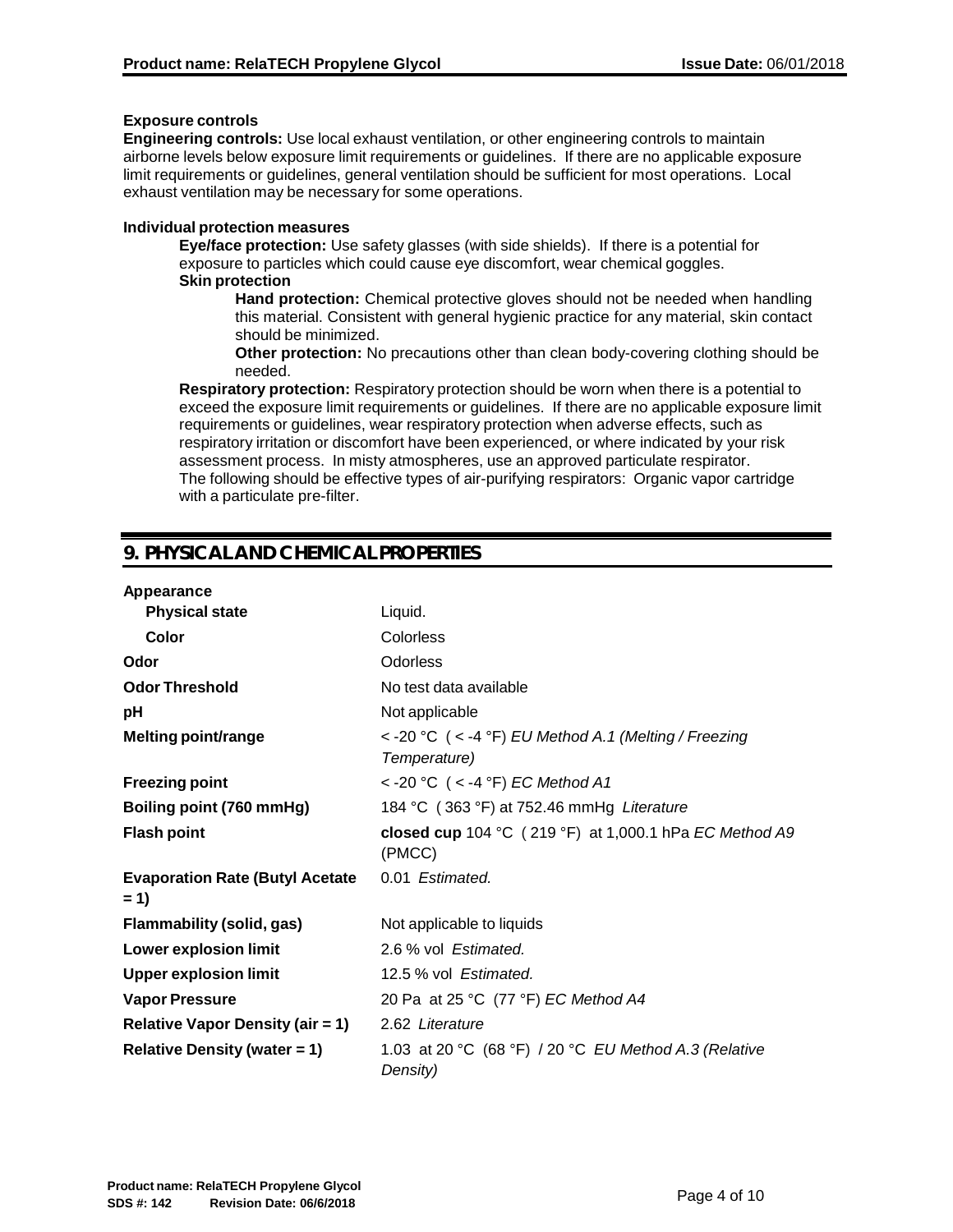| <b>Water solubility</b>                           | 100 % at 20 °C (68 °F) EU Method A.6 (Water Solubility) |
|---------------------------------------------------|---------------------------------------------------------|
| <b>Partition coefficient: n-</b><br>octanol/water | log Pow: -1.07 Measured                                 |
| Auto-ignition temperature                         | > 400 °C (> 752 °F) at 100.01 kPa <i>EC Method A15</i>  |
| Decomposition temperature                         | No test data available                                  |
| <b>Dynamic Viscosity</b>                          | 43.4 mPa.s at 25 °C (77 °F) Literature                  |
| <b>Kinematic Viscosity</b>                        | No test data available                                  |
| <b>Explosive properties</b>                       | Not explosive                                           |
| <b>Oxidizing properties</b>                       | No.                                                     |
| <b>Liquid Density</b>                             | 1.03 g/cm3 at 20 $°C$ (68 $°F$ ) Literature             |
| <b>Molecular weight</b>                           | no data available                                       |
| pour point                                        | $<$ -57 °C ( $<$ -71 °F) Literature                     |

NOTE: The physical data presented above are typical values and should not be construed as a specification.

## **10. STABILITY AND REACTIVITY**

## **Reactivity:** no data available

**Chemical stability:** Stable under recommended storage conditions. See Storage, Section 7. Hygroscopic

**Possibility of hazardous reactions:** Polymerization will not occur.

**Conditions to avoid:** Exposure to elevated temperatures can cause product to decompose. Generation of gas during decomposition can cause pressure in closed systems. Avoid direct sunlight or ultraviolet sources.

**Incompatible materials:** Avoid contact with: Strong acids. Strong bases. Strong oxidizers.

**Hazardous decomposition products:** Decomposition products depend upon temperature, air supply and the presence of other materials. Decomposition products can include and are not limited to: Aldehydes. Alcohols. Ethers. Organic acids.

## **11. TOXICOLOGICAL INFORMATION**

*Toxicological information on this product or its components appear in this section when such data is available.*

## **Acute toxicity**

## **Acute oral toxicity**

Very low toxicity if swallowed. Harmful effects not anticipated from swallowing small amounts.

LD50, Rat, > 20,000 mg/kg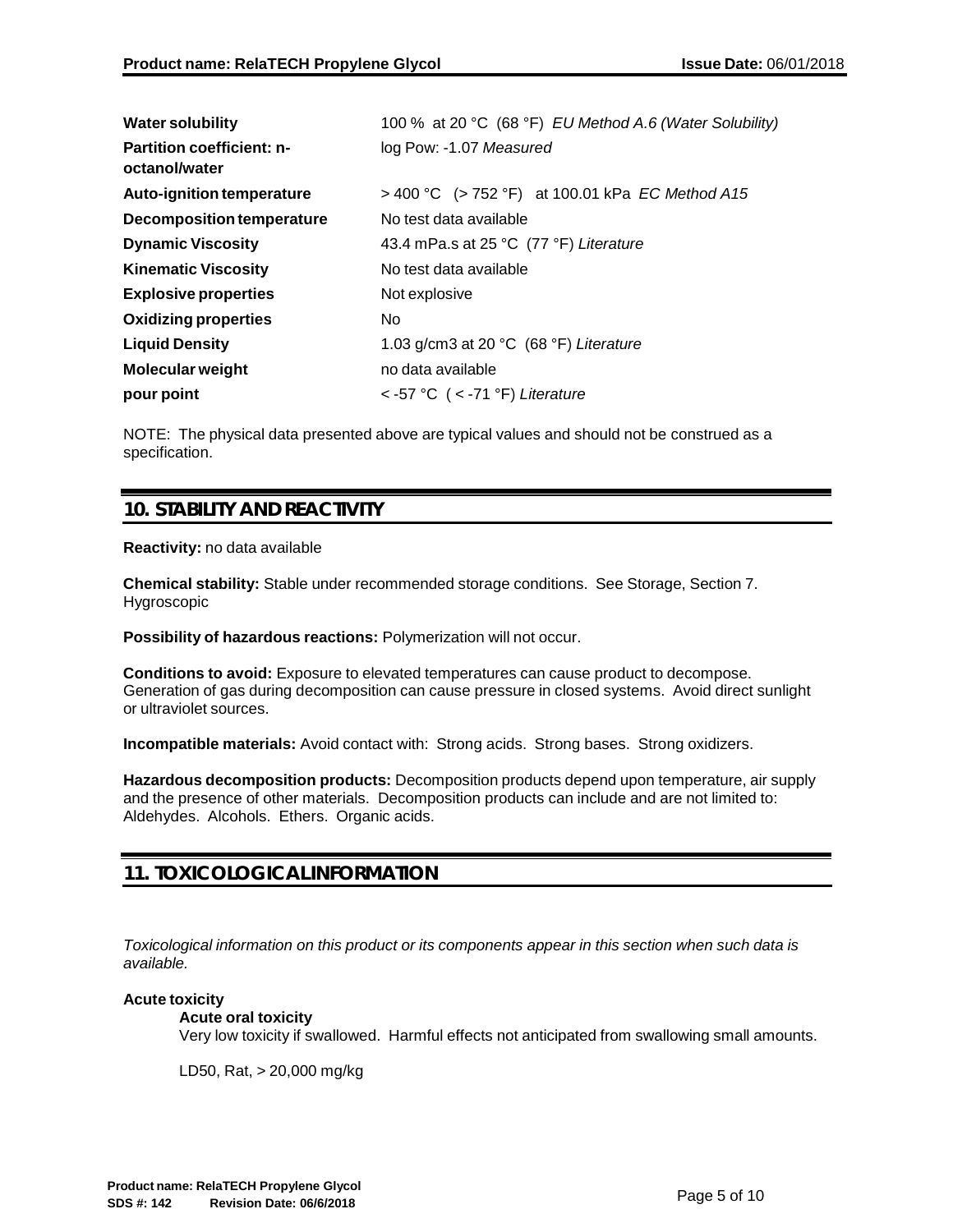## **Acute dermal toxicity**

Prolonged skin contact is unlikely to result in absorption of harmful amounts.

LD50, Rabbit, > 2,000 mg/kg No deaths occurred at this concentration.

## **Acute inhalation toxicity**

At room temperature, exposure to vapor is minimal due to low volatility. Mist may cause irritation of upper respiratory tract (nose and throat).

LC50, Rabbit, 2 Hour, Aerosol, 317.042 mg/l No deaths occurred at this concentration.

## **Skin corrosion/irritation**

Prolonged contact is essentially nonirritating to skin. Repeated contact may cause flaking and softening of skin.

#### **Serious eye damage/eye irritation**

May cause slight temporary eye irritation. Corneal injury is unlikely. Mist may cause eye irritation.

#### **Sensitization**

Did not cause allergic skin reactions when tested in humans.

For respiratory sensitization: No relevant data found.

## **Specific Target Organ Systemic Toxicity (Single Exposure)**

Evaluation of available data suggests that this material is not an STOT-SE toxicant.

## **Specific Target Organ Systemic Toxicity (Repeated Exposure)**

In rare cases, repeated excessive exposure to propylene glycol may cause central nervous system effects.

#### **Carcinogenicity**

Did not cause cancer in laboratory animals.

#### **Teratogenicity**

Did not cause birth defects or any other fetal effects in laboratory animals.

#### **Reproductive toxicity**

In animal studies, did not interfere with reproduction. In animal studies, did not interfere with fertility.

#### **Mutagenicity**

In vitro genetic toxicity studies were negative. Animal genetic toxicity studies were negative.

## **Aspiration Hazard**

Based on physical properties, not likely to be an aspiration hazard.

## **12. ECOLOGICAL INFORMATION**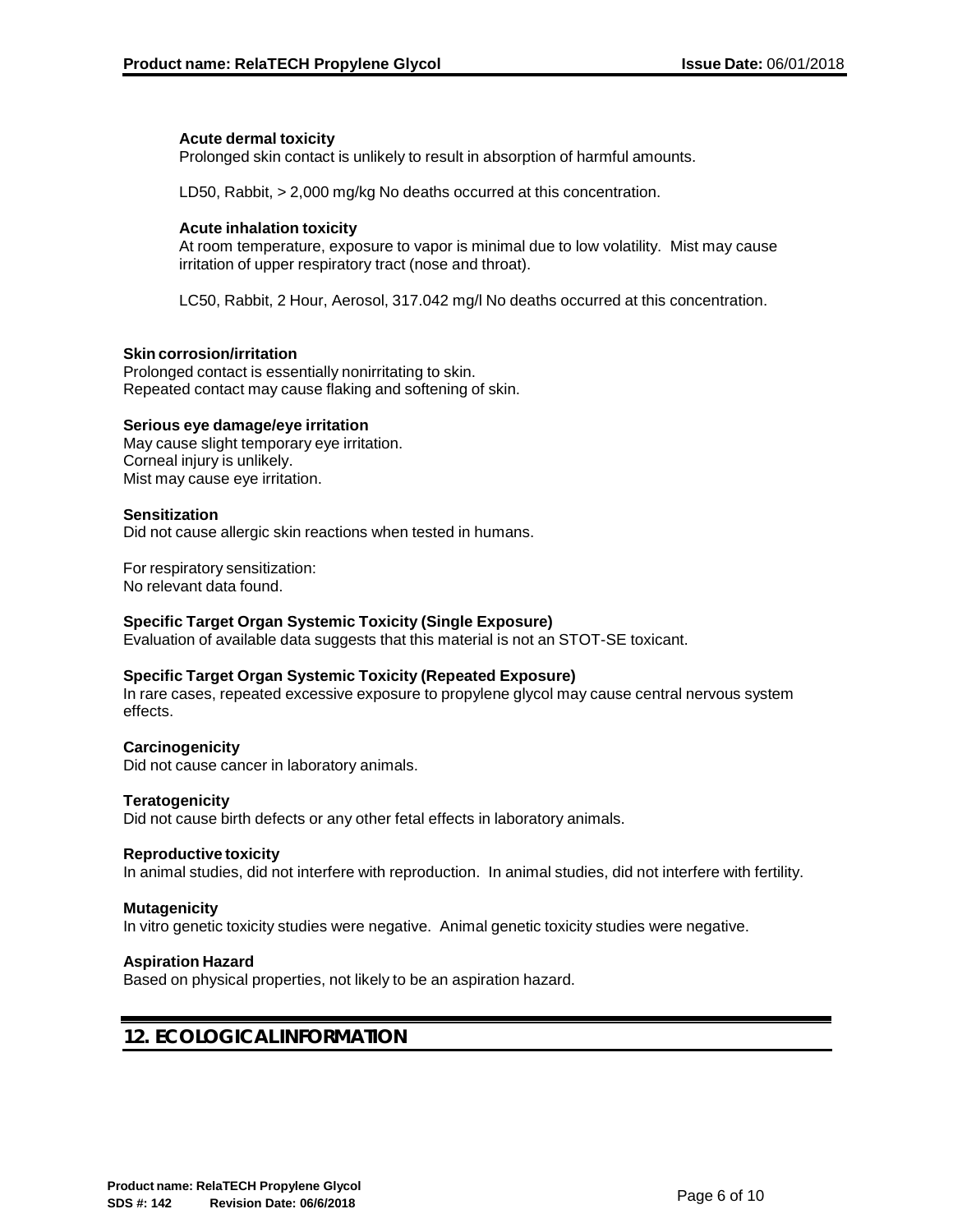*Ecotoxicological information on this product or its components appear in this section when such data is available.*

#### **Toxicity**

#### **Acute toxicity to fish**

Material is practically non-toxic to aquatic organisms on an acute basis (LC50/EC50/EL50/LL50 >100 mg/L in the most sensitive species tested).

LC50, Oncorhynchus mykiss (rainbow trout), static test, 96 Hour, 40,613 mg/l, OECD Test Guideline 203

#### **Acute toxicity to aquatic invertebrates**

LC50, Ceriodaphnia dubia (water flea), static test, 48 Hour, 18,340 mg/l, OECD Test Guideline 202

#### **Acute toxicity to algae/aquatic plants**

ErC50, Pseudokirchneriella subcapitata (green algae), 96 Hour, Growth rate inhibition, 19,000 mg/l, OECD Test Guideline 201

## **Toxicity to bacteria**

NOEC, Pseudomonas putida, 18 Hour, > 20,000 mg/l, Method Not Specified.

## **Chronic aquatic toxicity**

#### **Chronic toxicity to aquatic invertebrates**

NOEC, Ceriodaphnia dubia (water flea), semi-static test, 7 d, number of offspring, 13,020 mg/l

#### **Persistence and degradability**

**Biodegradability:** Material is readily biodegradable. Passes OECD test(s) for ready biodegradability. Biodegradation may occur under anaerobic conditions (in the absence of oxygen). 10-day Window: Pass **Biodegradation:** 81 % **Exposure time:** 28 d **Method:** OECD Test Guideline 301F or Equivalent 10-day Window: Not applicable **Biodegradation:** 96 % **Exposure time:** 64 d **Method:** OECD Test Guideline 306 or Equivalent

**Theoretical Oxygen Demand:** 1.68 mg/mg

**Chemical Oxygen Demand:** 1.53 mg/mg

## **Biological oxygen demand (BOD)**

| <b>Incubation</b><br>Time | <b>BOD</b> |
|---------------------------|------------|
| 5 d                       | 69.000 %   |
| 10 d                      | 70.000 %   |
| 20 d                      | 86.000 %   |

**Photodegradation Atmospheric half-life:** 10 Hour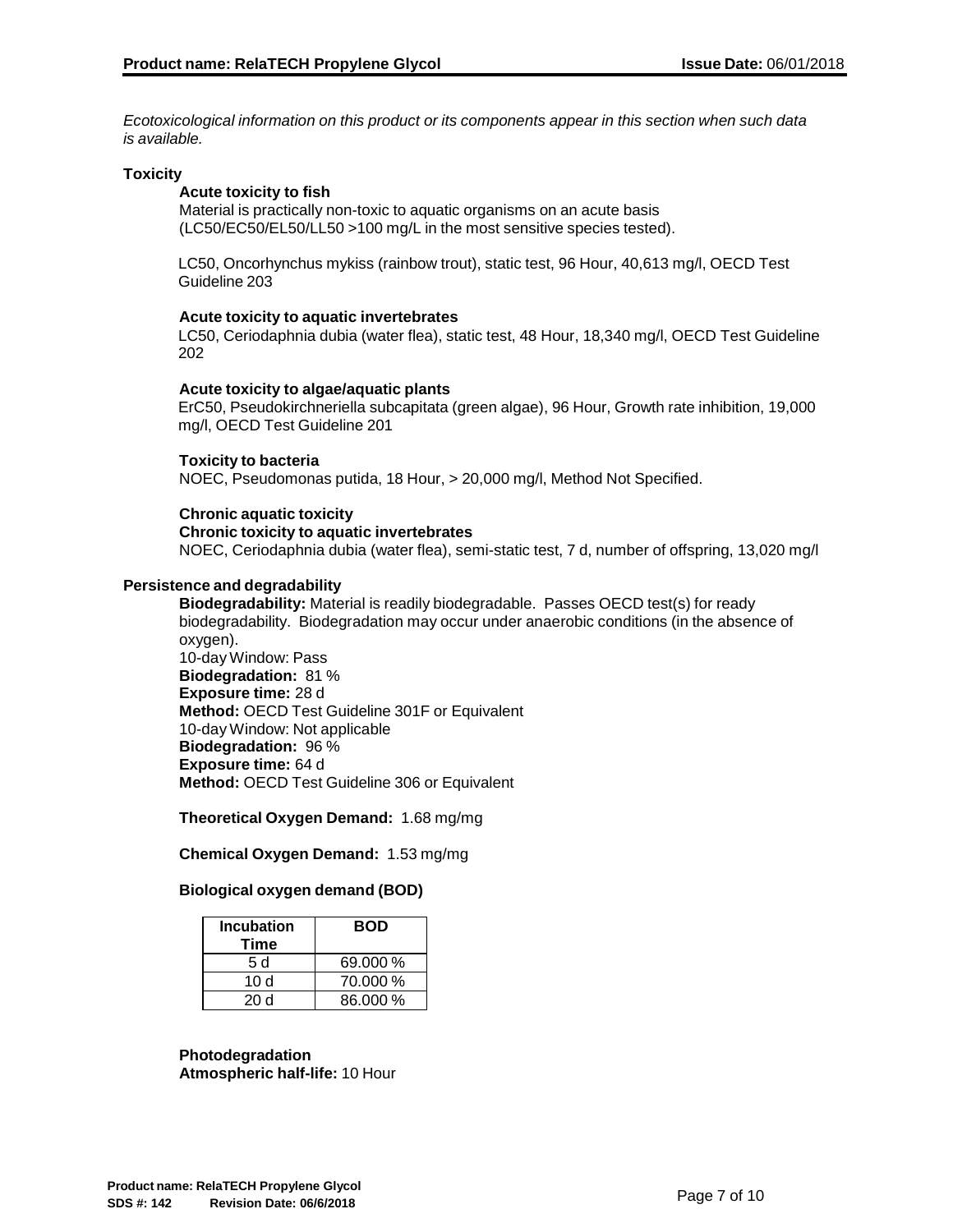**Method:** Estimated.

**Bioaccumulativepotential**

**Bioaccumulation:** Bioconcentration potential is low (BCF < 100 or Log Pow < 3). **Partition coefficient: n-octanol/water(log Pow):** -1.07 Measured **Bioconcentration factor (BCF):** 0.09 Estimated.

**Mobility in soil**

Given its very low Henry's constant, volatilization from natural bodies of water or moist soil is not expected to be an important fate process. Potential for mobility in soil is very high (Koc between 0 and 50). **Partition coefficient(Koc):** < 1 Estimated.

## **13. DISPOSALCONSIDERATIONS**

**Disposal methods:** DO NOT DUMP INTO ANY SEWERS, ON THE GROUND, OR INTO ANY BODY OF WATER. All disposal practices must be in compliance with all Federal, State/Provincial and local laws and regulations. Regulations may vary in different locations. Waste characterizations and compliance with applicable laws are the responsibility solely of the waste generator. AS YOUR SUPPLIER, WE HAVE NO CONTROL OVER THE MANAGEMENT PRACTICES OR MANUFACTURING PROCESSES OF PARTIES HANDLING OR USING THIS MATERIAL. THE INFORMATION PRESENTED HERE PERTAINS ONLY TO THE PRODUCT AS SHIPPED IN ITS INTENDED CONDITION AS DESCRIBED IN MSDS SECTION: Composition Information. FOR UNUSED & UNCONTAMINATED PRODUCT, the preferred options include sending to a licensed, permitted: Recycler. Reclaimer. Incinerator or other thermal destruction device.

## **14. TRANSPORT INFORMATION**

**DOT**

Not regulated for transport

**Classification for SEA transport (IMO-IMDG):**

**Transport in bulk according to Annex I or II of MARPOL 73/78 and the IBC or IGC Code**

Not regulated for transport Consult IMO regulations before transporting ocean bulk

**Classification for AIR transport (IATA/ICAO):** Not regulated for transport

This information is not intended to convey all specific regulatory or operational requirements/information relating to this product. Transportation classifications may vary by container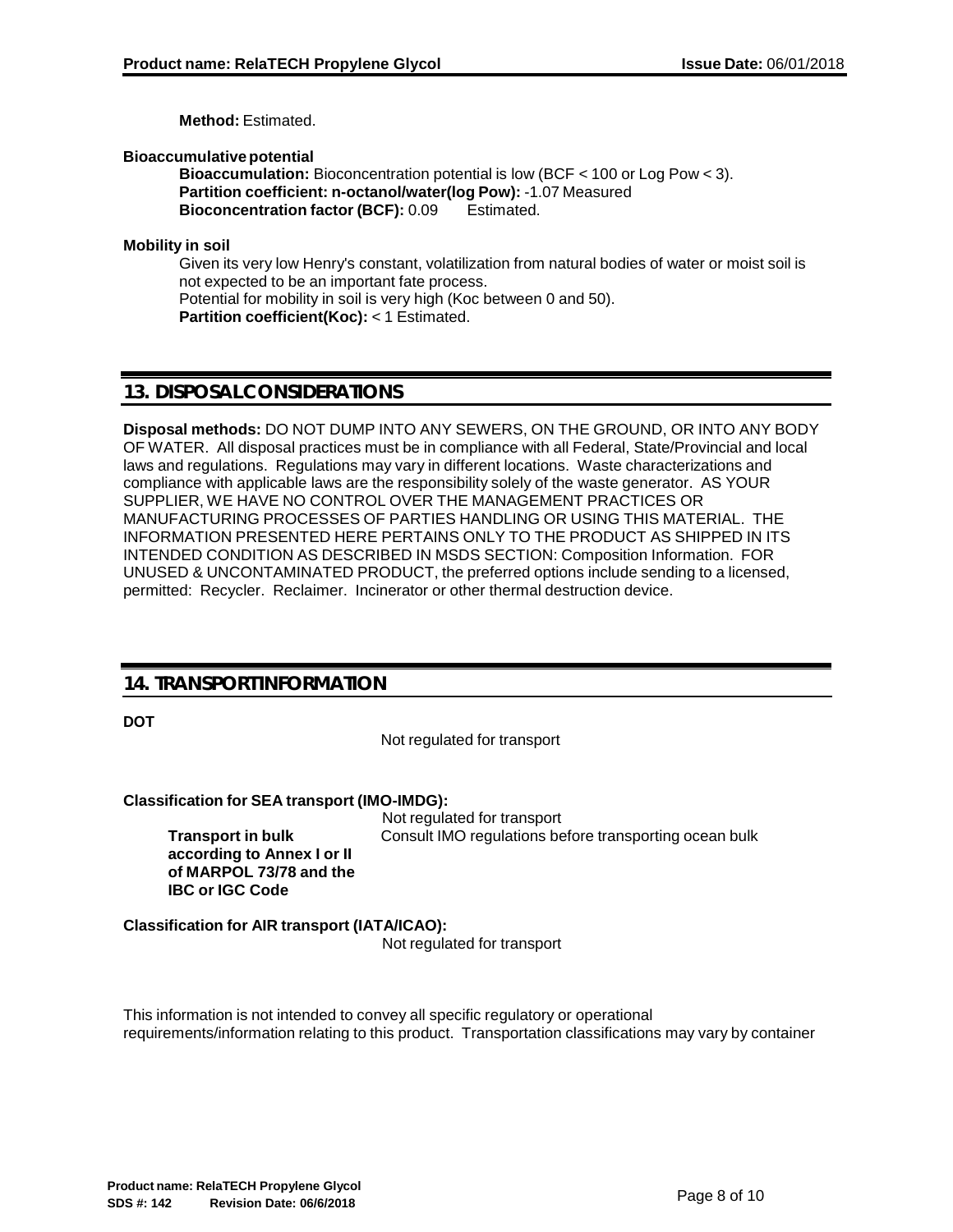volume and may be influenced by regional or country variations in regulations. Additional transportation system information can be obtained through an authorized sales or customer service representative. It is the responsibility of the transporting organization to follow all applicable laws, regulations and rules relating to the transportation of the material.

## **15. REGULATORYINFORMATION**

## **OSHA Hazard Communication Standard**

This product is not a "Hazardous Chemical" as defined by the OSHA Hazard Communication Standard, 29 CFR 1910.1200.

## **Superfund Amendments and Reauthorization Act of 1986 Title III (Emergency Planning and Community Right-to-Know Act of 1986) Sections 311 and 312**

This product is not a hazardous chemical under 29CFR 1910.1200, and therefore is not covered by Title III of SARA.

## **Superfund Amendments and Reauthorization Act of 1986 Title III (Emergency Planning and Community Right-to-Know Act of 1986) Section 313**

This material does not contain any chemical components with known CAS numbers that exceed the threshold (De Minimis) reporting levels established by SARA Title III, Section 313.

## **Pennsylvania Worker and Community Right-To-Know Act:**

The following chemicals are listed because of the additional requirements of Pennsylvania law:

| <b>Components</b> | <b>CASRN</b> |
|-------------------|--------------|
| Propylene glycol  | 57-55-6      |

## **California Proposition 65 (Safe Drinking Water and Toxic Enforcement Act of 1986)**

This product contains no listed substances knownto the State of California to cause cancer, birth defects or other reproductive harm, at levels which would require a warning under the statute.

## **United States TSCA Inventory (TSCA)**

All components of this product are in compliance with the inventory listing requirements of the U.S. Toxic Substances Control Act (TSCA) Chemical Substance Inventory.

## **16. OTHER INFORMATION**

## **Product Literature**

Additional information on this and other products may be obtained by visiting our web page.

## **Hazard Rating System**

**NFPA**

:

| <b>Health</b> | Fire | Reactivity |
|---------------|------|------------|
|               |      |            |